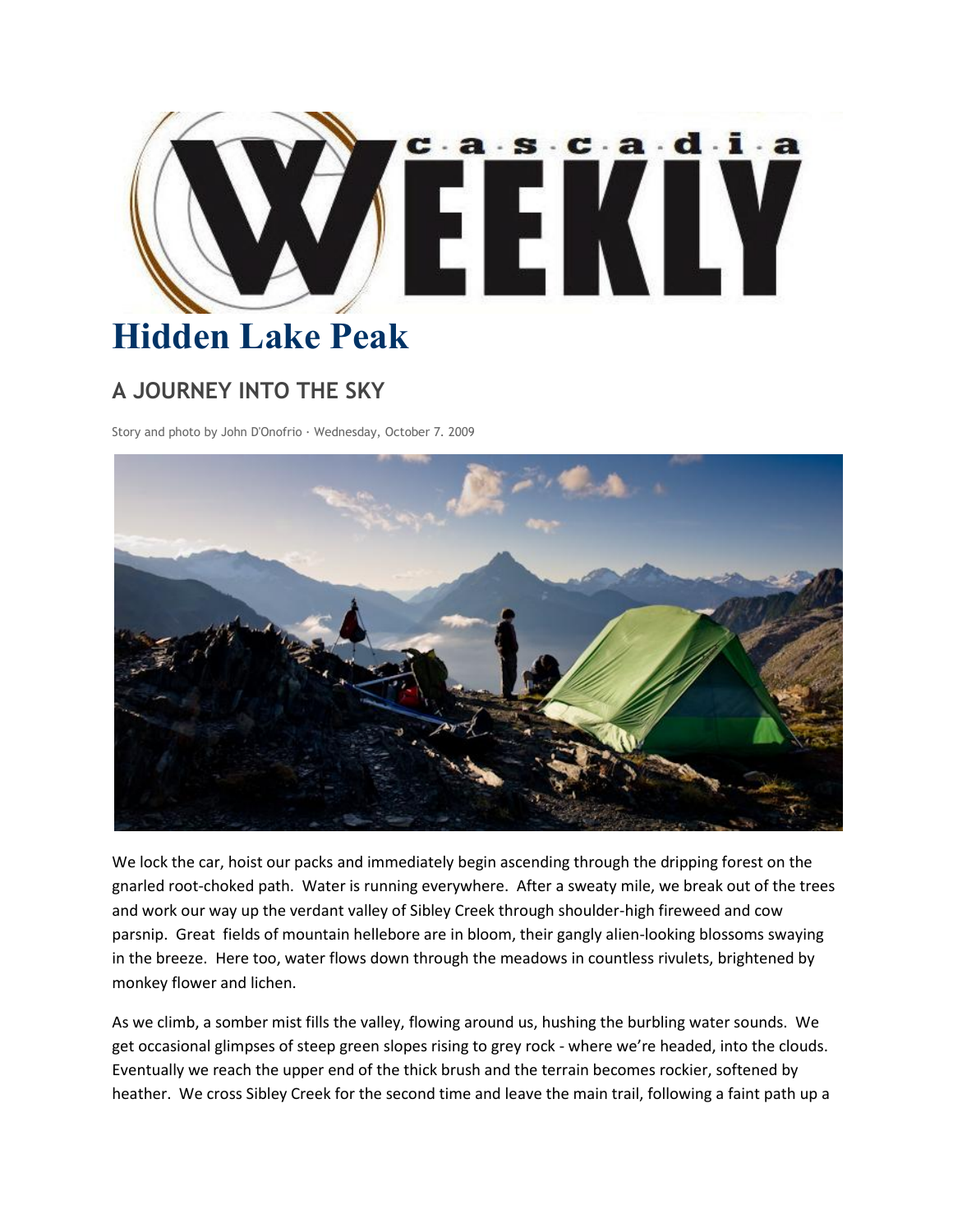gully – the route to Sibley Creek Pass. This lonely little pass is infrequently visited despite sensational views of many of the grand peaks in the area. Access is via an umarked turn on the busy trail to Hidden Lake Peak, a goat path of a trail. If we weren't looking (hard) for it, we'd have missed it.

We climb steeply up the ridge, using heather and rocks to pull ourselves up in places. Immediately the mist thickens to white-out conditions, lending a distinctly otherworldly atmosphere to our efforts. As we gain altitude the slopes become rockier and nearly devoid of vegetation. Visibility is nil and we make our way from cairn to cairn in the opaque mist. There is much enthusiastic grunting. Gaining 900 feet in a scant half-mile, we come upon the pass suddenly, discernable as such only by the fact that beyond it is thin air, an indistinguishable void dropping away to who-knows-what.

We drop our packs and scout the environs of the pass, locating both a semi-flat spot amongst the rocks for the tent and an all-important last lingering patch of snow, a source of drinking water. We're above the land of flowing water here on this high bench.

We establish camp and wander around the pass, exploring the surreal, cloud-softened rockscape. The rocks are streaked with swirling reds and oranges, accented by luminous green lichen and streaks of quartz that look like snow in the obscure half-light of the swirling clouds. Periodicly the clouds roll past us and we are afforded brief glimpses of surrounding cliffs and ramparts. An unseen waterfall, somewhere below us to the east provides a pleasing background of white noise. Marmots dance amongst the rocks. It's cold – we don our many layers of fleece and face the wind.

As evening approaches the curtains of mist whirl around the high country, revealing and concealing the epic towers of El Dorado Peak looming above us and the cold, snow-dappled basin below us to the east. The clouds rise for a moment and sweeping emerald green slopes appear shockingly vibrant in the grey dusk. As suddenly as they appeared, they are gone in the murk.

After dinner we wash our dishes in snow and relax on the rocks around the candle lantern's corona of light. Late in the evening, the clouds sink into the valleys below us and the milky way glitters overhead. In the darkness, the up thrust silhouettes of previously unseen mountains crowd the sky, a beguiling and mysterious sight.

In the morning the world is filled with brilliant sunshine, the veil lifted. The mountains are revealed in all their dramatic splendor. Directly above camp Hidden Lake peak rises, all grey fractured rock and snow. Behind us Mt. Baker and the Sisters gleam in the morning sun above river valleys filled with clouds. We break camp and pick our way down the steep slope back to the main trail. At the junction we stash our backpacks in the brush and set off for the Hidden Lake lookout to have a look around.

The trail traverses heather and rock slopes and rounding a bend, reveals the distant lookout cabin perched improbably on a jagged rock fang. From here it resembles a witches castle from some dark fairy tale, possibly home to flying monkeys.